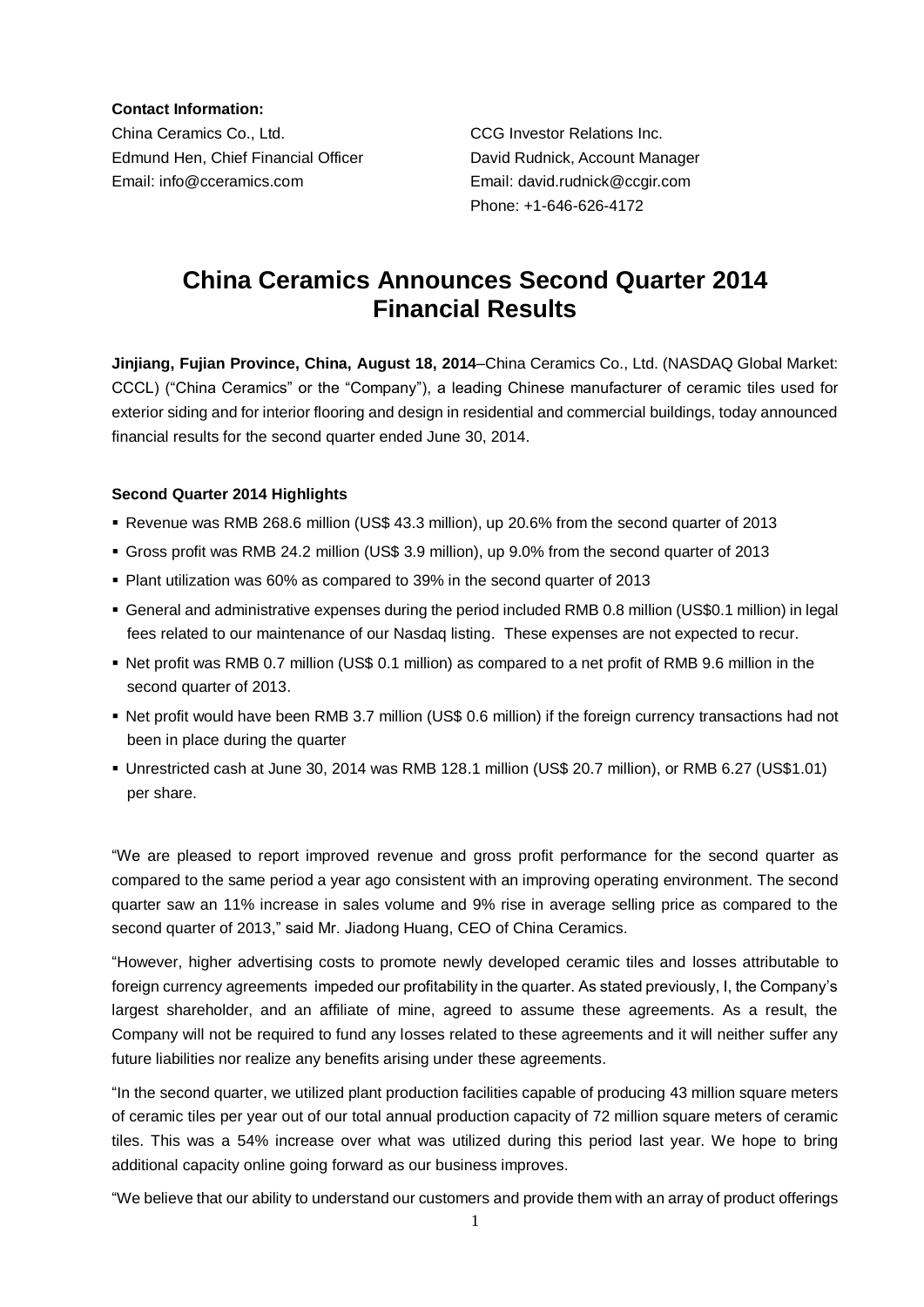to meet their building needs has sustained demand for our business. While our business sector continues to be highly competitive, our brand name recognition and reputation for quality and service has enabled us to raise our average selling price over the past year. As market conditions further improve, we will look to improve our product mix towards better performing, higher margin ceramic tiles. Importantly, recent government proposals promoting urbanization as vital to continued domestic economic growth should improve the macroeconomic conditions under which we operate and enable us to expand our footprint into new geographical urban areas," concluded Mr. Jiadong Huang.

#### **Second Quarter 2014 Results**

**Revenue** for the second quarter ended June 30, 2014 was RMB 268.6 million (US\$ 43.3 million), an increase of 20.6% from RMB 222.7 million for the second quarter ended June 30, 2013. The year-over-year increase in revenue was primarily driven by a 10.8% increase in sales volume to 9.2 million square meters of ceramic tiles in the second quarter of 2014 from 8.3 million square meters in the second quarter of 2013 and a 9.0% increase in the average selling price to RMB 29.1 (US\$ 4.69) per square meter in the second quarter of 2014 from RMB 26.7 per square meter in the second quarter of 2013. We attribute our increased revenue in the second quarter of 2014 as compared to the same period last year to improving market conditions.

**Gross profit** for the second quarter ended June 30, 2014 was RMB 24.2 million (US\$ 3.9 million), an increase of 9.0% from RMB 22.2 million for the second quarter ended June 30, 2013. Gross profit margin was 9.0% for the second quarter ended June 30, 2014 compared to 10.0% for the second quarter ended June 30, 2013. The year-over-year change in gross profit margin was primarily driven by an increase in material and labor costs. During 2014, our Hengda facility was required by a local governmental regulatory agency to use natural gas to operate the facility instead of coal. This mandated change in fuel sourcing is part of a province-wide (and country-wide) effort to reduce pollution. This change resulted in the increase in cost of goods produced at that facility because natural gas is a more expensive energy source than coal. For Hengda, the unit cost of natural gas for the second quarter ended June 30, 2014 was RMB 3.96 (US\$ 0.64), an increase of 10.3% compared to RMB 3.59 for the unit cost of coal in the same period in 2013.

**Selling and distribution expenses** for the second quarter ended June 30, 2014 were RMB 5.7 million (US\$ 0.9 million), up 159.1% from RMB 2.2 million in the second quarter of 2013. The year-over-year increase in selling and distribution expenses was primarily due to a rise in advertisement expenses of RMB 3.2 million (US\$ 0.5 million) for ceramic tile products in 2014. We actively promote newly developed ceramic tiles to distributors and believe that these new products could significantly contribute to Company revenue in the future.

**Realized and unrealized fair value loss on derivative financial instruments** for the second quarter ended June 30, 2014 were RMB 3.0 million (US\$ 0.5 million), as compared to RMB 0.8 million in the second quarter of 2013. During the second quarter of 2013 and the first quarter of 2014, we entered into certain foreign currency transaction agreements with Taishin International Bank for investment purposes. The agreements meet the definition of a derivative: no initial net investment; value changes in response to the change of exchange rate (US\$ versus RMB); and agreements are settled at a future date. The notional principal amount of the outstanding foreign exchange forward contracts as of June 30, 2014 was RMB 124.1 million (US\$ 20 million). These foreign exchange forward contracts are expected to mature at various dates within 12 months. When the RMB depreciated against the US\$, we incurred losses on these forward contracts. As of June 30, 2014, we recognized the fair value of the derivative of RMB 57.6 million (US\$ 9.3 million) based upon the MTM (mark-to–market) report provided by Taishin International Bank, as a liability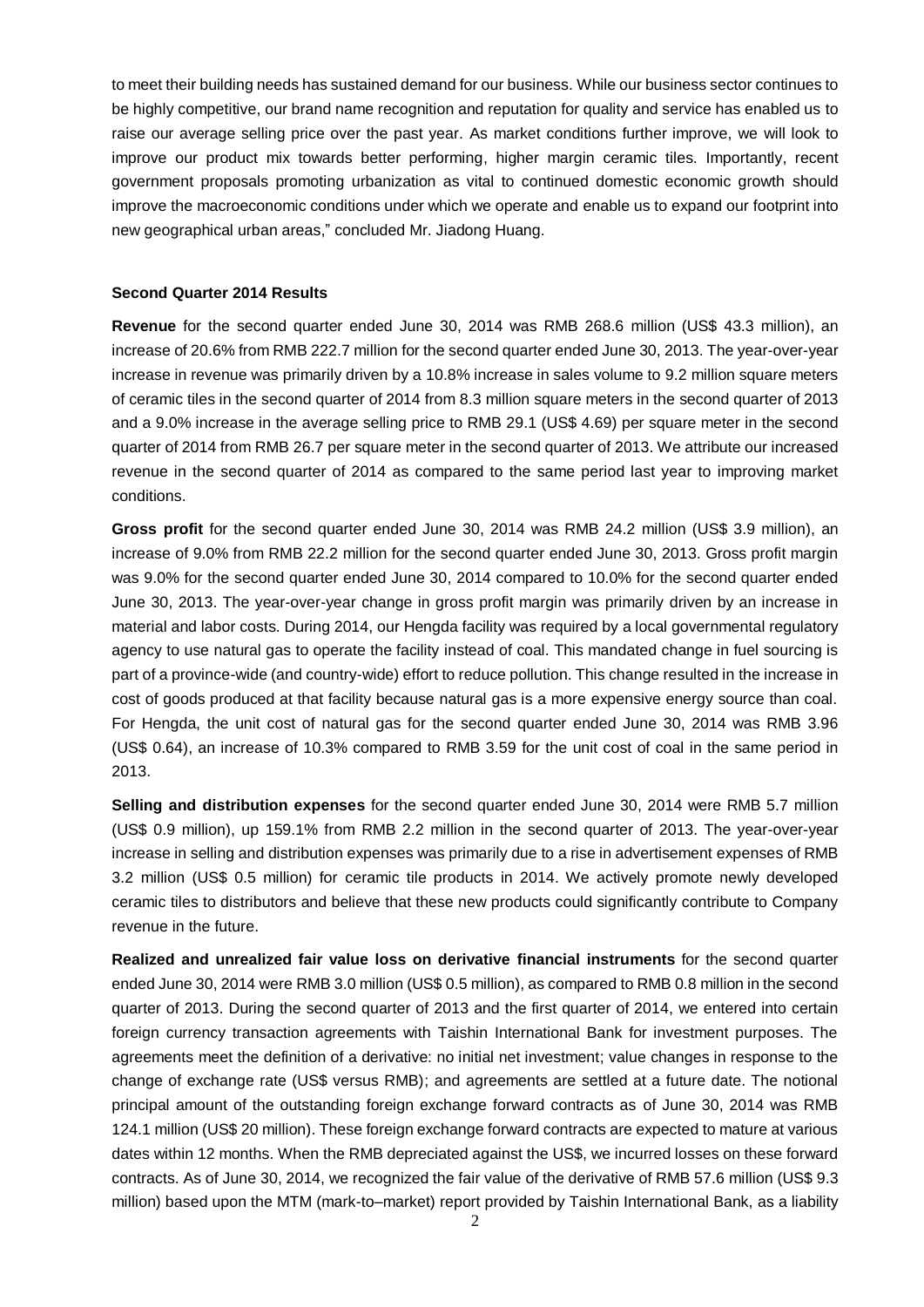on the condensed consolidated statement of financial position for us to unwind (sell) the product. The realized loss on derivative financial instruments was RMB 15.5 million (US\$ 2.5 million) and the unrealized fair value gain on derivative financial instruments was RMB 12.5 million (US\$ 2.0 million) in the second quarter of 2014. In July 2014, our Chief Executive Officer, the Company's largest shareholder, and an affiliate of our Chief Executive Officer agreed to assume these agreements. As a result, we will not be required to fund any losses related to these agreements, and will neither suffer any future liabilities arising under those agreements nor realize any benefits arising under those agreements.

**Other expenses** for the second quarter ended June 30, 2014 was RMB 3.8 million (US\$ 0.6 million), as compared to RMB 0.3 million in the second quarter of 2013. The year-over-year increase in other expenses was mainly caused by the loss on disposal of equipment of RMB 3.5 million (US\$ 0.6 million) for the second quarter ended June 30, 2014.

**Profit from operations before taxation** for the second quarter ended June 30, 2014 was RMB 3.2 million (US\$ 0.5 million), as compared to RMB 9.9 million of profit from operations before taxation in the second quarter of 2013. The year-over-year decrease in profit from operations was primarily the result of (i) the increase in selling and distribution expenses of RMB 3.5 million (US\$ 0.6 million) due to a rise in advertising expenses; (ii) the increase in other expenses of RMB 3.5 million (US\$ 0.6 million) caused by the loss on disposal of equipment and (iii) the increase in realized and unrealized fair value loss on derivative financial instrument of RMB 2.2 million (US\$ 0.4 million) in the second quarter of 2014, offset by an increase in gross profit of RMB 2.1 million (US\$ 0.3 million).

**Net profit** for the second quarter ended June 30, 2014 was RMB 0.7 million (US\$ 0.1 million), as compared to a net profit of RMB 9.6 million in the comparable period of 2013.

**Earnings per fully diluted share** were RMB 0.03 (US\$ 0.01) for the second quarter ended June 30, 2014 as compared to RMB 0.47 for the second quarter of 2013. Per share calculations for the second quarters of 2014 and 2013 were computed using 20.4 million shares.

We believe that the operating results of the second quarter of 2014 represent a substantial improvement over that of the second quarter of 2013 as the Company's sales volume of 9.2 million square meters of ceramic tiles increased 10.8% and the average selling price of RMB 29.1 (US\$ 4.7) per square meter increased 9.0% from the second quarter of 2013. However, the net profit for the second quarter ended June 30, 2014 was RMB 0.7 million (US\$ 0.1 million), as compared to RMB 9.6 million in the comparable period of 2013. The year-over-year decrease in net profit was primarily the result of higher expenses as compared to the second quarter of 2013 and the realized and unrealized fair value loss on financial derivative instruments in the second quarter of 2014.

#### **Six Months 2014 Results**

Revenue for the six months ended June 30, 2014 was RMB 477.4 million (US\$ 77.0 million), an increase of 28.4% as compared to RMB 371.9 million for the six months ended June 30, 2013. Gross profit was RMB 33.5 million (US\$ 5.4 million), up 22.7% from RMB 27.3 million in the six months ended June 30, 2013. Gross margin was 7.0% compared to 7.3% in the same period of 2013. Selling expenses were RMB 8.5 million (US\$ 1.4 million), compared to RMB 4.9 million in the same period of 2013. Administrative expenses were RMB 14.7 million (US\$ 2.4 million), compared to RMB 15.7 million for the same period of 2013. Realized and unrealized fair value loss on derivative financial instruments were RMB 71.7 million (US\$ 11.6 million), compared to RMB 0.8 million in the same period of 2013. Other expenses were RMB 4.9 million (US\$ 0.8 million), compared to RMB 0.6 million in the same period of 2013. Net loss for the six months ended June 30, 2014 was RMB 70.8 million (US\$ 11.4 million), compared to a net profit of RMB 4.2 million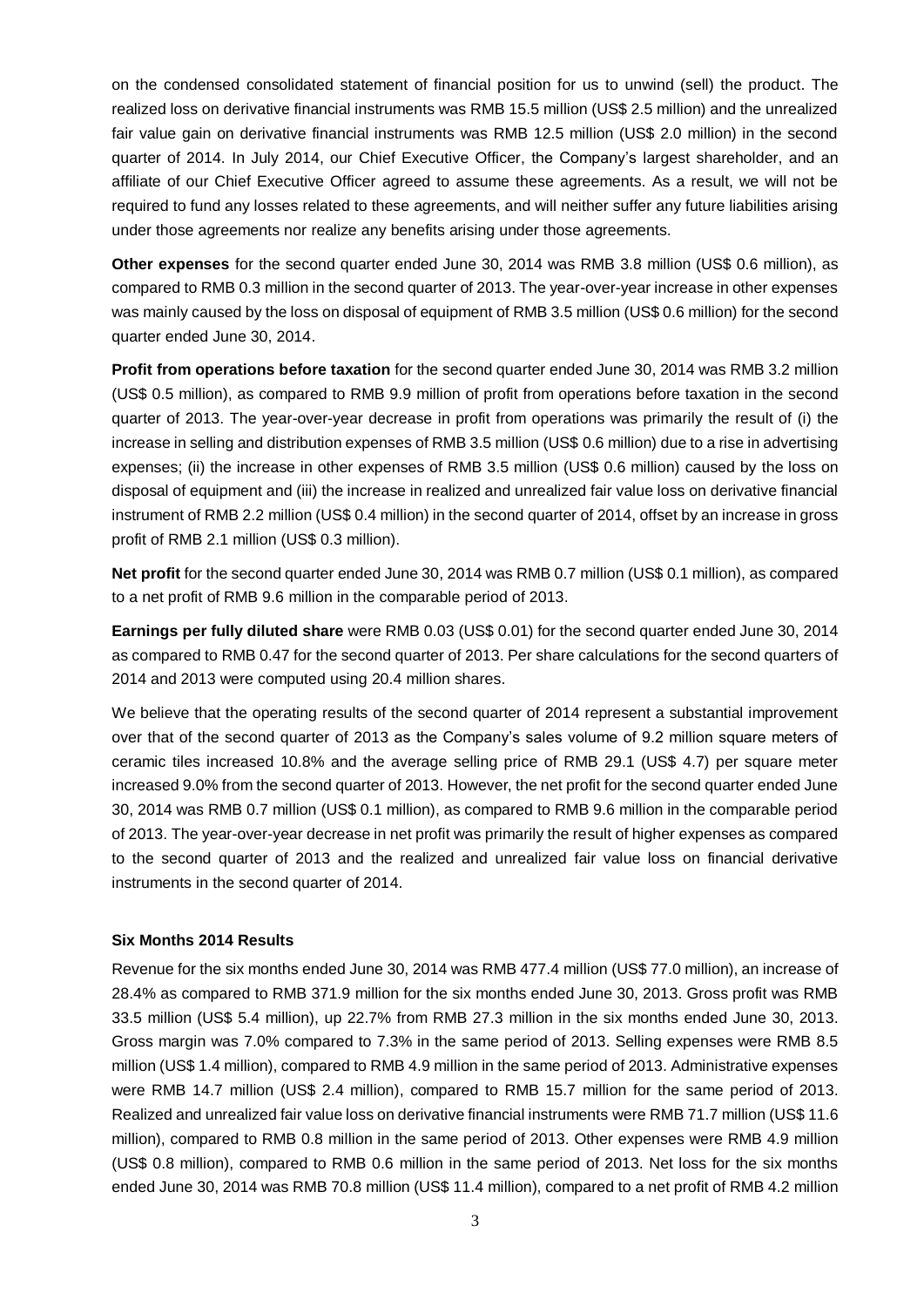for the same period of 2013. Loss per fully diluted share were RMB 3.47 (US\$ 0.56) for the six months ended June 30, 2014 and earnings per fully diluted share were RMB 0.21 in the same period of 2013. Losses/earnings per fully diluted share for the first half of 2014 and 2013 were computed using 20.4 million shares.

# **Second Quarter 2014 Statements of Selected Financial Position Items**

- Cash and bank balances were RMB 128.1 million (US\$ 20.7 million) as of June 30, 2014, compared with RMB 28.8 million as of December 31, 2013. The increase in cash and bank balances of RMB 99.3 million was primarily the result of operating cash flows before working capital changes of RMB 45.5 million and a decrease in our trade payables of RMB 43.8 million during the first half year of 2014.
	- Short-term bank borrowings were RMB 84.7 million (US\$ 13.7 million) as of June 30, 2013, compared with RMB 99.7 million as of December 31, 2013. The decrease was primarily due to the net repayment of short-term bank borrowings of RMB 15.9 million during the first half year of 2014.
	- Inventory turnover was 129 days as of June 30, 2014 compared with 124 days as of December 31, 2013.
	- Trade receivables turnover was 184 days as of June 30, 2014 compared with 185 days as of December 31, 2013. We typically extend a credit period of 90 days to our customers, and had extended the credit period to 150 days to address the funding pressures among some distributors attributable to the challenging market conditions in China's real estate industry since the second quarter of 2012.
	- Trade payables turnover was 98 days as of June 30, 2014 compared with 79 days as of December 31, 2013. The average turnover days were within the normal credit period of one to four months granted by our suppliers.

# **Liquidity and Capital Resources**

**Cash flow used in operating activities** was RMB 24.2 million (US\$3.9 million) for the quarter ended June 30, 2014, compared to cash generated from operating activities of RMB 73.9 million in the same period in 2013. The year-over-year change of RMB 98.1 million was mainly due to the increase in sales and the extended credit period for collection of receivables compared to the same period in 2013.

**Cash flow generated from investing activities** in the quarter ended June 30, 2014 was RMB 11.3 million (US\$ 1.8 million) mainly due to the proceeds from disposal of equipment, compared to RMB 23.5 million of cash flow used in investing activities in the same period of 2013 due to acquisition of equipment.

**Cash flow generated from financing activities** was RMB 7.4 million (US\$ 1.2 million) due to advances from related parties of RMB 9.8 million to contribute to the registered capital of Hengda in the quarter ended June 30, 2014, net of the deposit to stock agent of RMB 1.5 million for the payment of a dividend, the repayment of bank borrowings of RMB 0.9 million and, as compared to RMB 15.6 million for the same period of 2013, due to the new bank borrowings obtained.

# **Plant Capacity and Capital Expenditures Update**

For the second quarter of 2014, we utilized plant capacity capable of producing 43 million square meters of ceramic tiles annually out of a total annual production capacity of 72 million square meters. This represents an increase in plant capacity from that utilized in the second quarter of 2013 when we utilized plant capacity capable of producing 28 million square meters of ceramic tiles annually.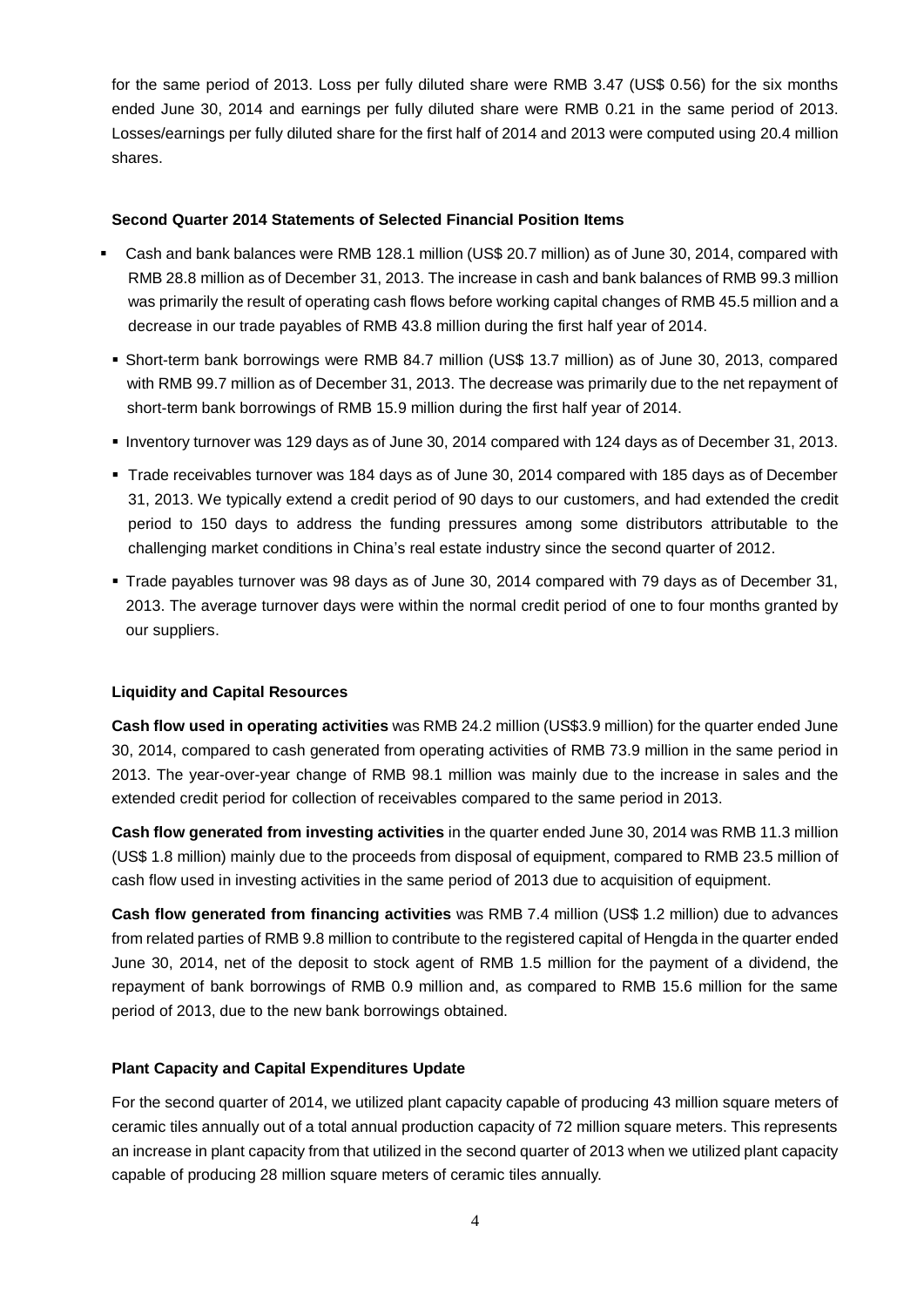Our Hengda facility has an annual production capacity of 42 million square meters of ceramic tiles and we utilized annual capacity capable of producing 26 million square meters of ceramic tiles in the second quarter of 2014. Our Hengdali facility has an annual production capacity of 30 million square meters and we utilized annual capacity capable of producing 17 million square meters of ceramic tiles in the second quarter of 2014. We will bring our unused production capacity online as customer demand dictates and when there are further signs of improvement in China's real estate and construction sector.

We review the level of capital expenditures throughout the year and make adjustments to our capital expenditures subject to market conditions. Although business conditions are subject to change, we anticipate a modest level of capital expenditures for 2014 other than those associated with minimal upgrades, small repairs and the maintenance of equipment.

# **Business Outlook**

In the second quarter of 2014, we experienced stronger operating results relative to the comparable period last year. Sales volume of 9.2 million square meters of ceramic tiles rose 10.8% from that recorded in the second quarter of 2013 as conditions in China's real estate and construction sectors have continued to improve. In addition, as we are able to sell more higher-value polished glazed products, our average selling price rose 9.0% to RMB 29.1 (US\$ 4.69) per square meter from the comparable quarter in 2013 and it is now at its highest level since the fourth quarter of 2012.

We typically receive orders from customers two months in advance of production on a rolling basis. We enter into a dealership agreement with customers and record a sales or purchase contract each time a customer places an order. As of June 30, 2014, our backlog was RMB 221.2 million (US\$ 35.7 million) which represents approximately the next two months of revenue as of the end of the second quarter. This compares to a backlog of approximately RMB 240.4 million as of June 30, 2013, a year-over-year decrease of 8.0%. Further, since July 2014 we have increased the selling prices of all products by approximately 5% and of porcelain tiles by approximately 10% in order to maintain our gross margin due to an increase in our production costs (in particular, natural gas costs).

We believe that the macroeconomic environment will be relatively stable for the remainder of 2014 compared to last year. We believe that the real estate and construction sectors will continue to normalize as continued urbanization and population growth are expected to promote the building of new residential properties throughout urban areas of China. The Chinese government recently issued proposals to bring down barriers attributable to a nationwide household registration system in order to promote urbanization. This is consistent with its long-stated position that the greatest potential for expanding domestic demand and sustaining economic growth in China lies in urbanization. Since urbanization leads to new property development and housing construction, this recent proposal and other similar measures could positively impact the Company's business.

We believe that the purchasing power of our customers in China will continue to gradually improve and we expect to see increasing demand for premium ceramic tiles. Our new marketing showroom and proven research and development programs along with our upgraded and modern plant facilities enable us to differentiate ourselves from competitors and enable us to offer a variety of products and services consistent with this strategy. We plan to widen our distribution channels to penetrate into emerging urban geographical areas so as to develop our competitive advantages in new markets.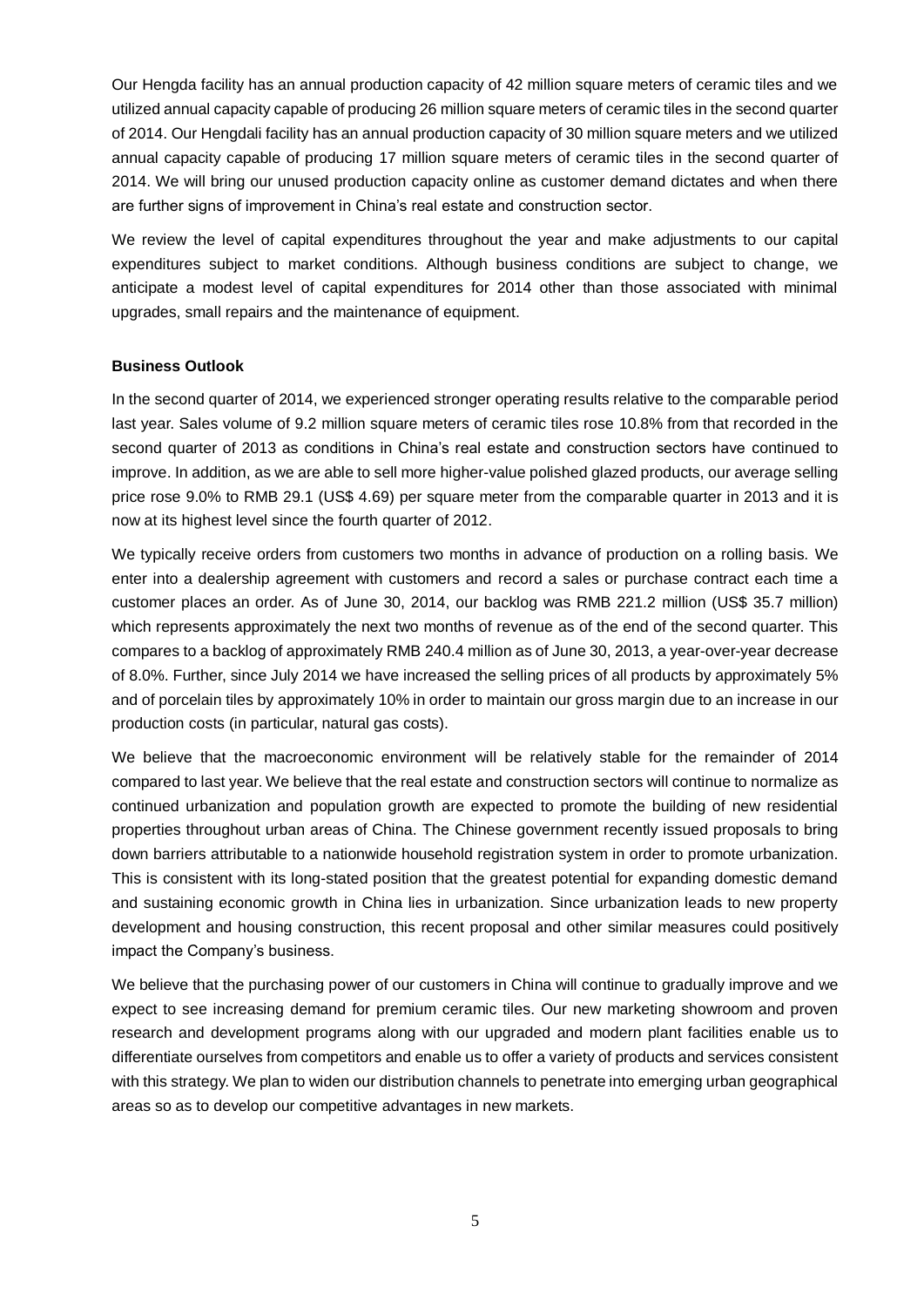#### **Conference Call Information**

The Company will host a conference call at 8:00 am ET on Monday, August 18, 2014. Listeners may access the call by dialing +1 (866) 395-5819 five to ten minutes prior to the scheduled conference call time. International callers should dial +1 (706) 643-6986. The conference participant pass code is 87192310. A replay of the conference call will be available for 14 days starting from 11:00 am ET on August 18, 2014. To access the replay, dial +1 (855) 859-2056. International callers should dial +1 (404) 537-3406. The pass code is 87192310 for the replay.

## **Events Occurring After the Second Quarter 2014 Period**

The first of our announced two semi-annual cash dividends of US\$ 0.0125 per share (equivalent to approximately RMB 0.08 per share), totaled RMB 1.5 million (US\$ 0.2 million, net of the 5% PRC withholding tax) was paid on July 14, 2014 to shareholders of record as of June 13, 2014. The second cash dividend will be paid on January 14, 2015 based on a record date of December 12, 2014.

In June 2014, we, our Chief Executive Officer and our Audit Committee set out to attempt to terminate the foreign currency transaction agreements as to us; and to reach a resolution that would not deplete our liquid assets by virtue of having entered into the foreign currency transaction agreements. Ultimately the Chief Executive Officer agreed to cause an entity controlled by him to assume those agreements and the liabilities arising under those agreements. On July 31, 2014, Sound Treasure Limited, our largest shareholder and an affiliate of our Chief Executive Officer, entered into a three party agreement (the "Novation") with the financial institution that originated the foreign currency transaction agreements and us. Under the Novation, Sound Treasure Limited assumed these agreements and all assets (mainly deposits placed with the financial institution) and all existing and future liabilities arising under these agreements, and we were released from the liabilities arising under the foreign currency transaction agreements. As a result, we will not be required to fund any losses related to these agreements, and we will neither suffer any future liabilities arising under those agreements nor enjoy any benefit arising under those agreements.

At the time that each of the foreign currency transaction agreements was established with the financial institution, we were required to deposit monies with the financial institution. RMB 6.7 million of a total of RMB 15.1 million in deposits were funded on our behalf by Wong Kung Tok (who is the brother-in-law of the Company's Chief Executive Officer) at the request of our Chief Executive Officer, and were included in a total of RMB 40.2 million in loans owed by us to Wong Kung Tok as of July 9, 2014. In connection with the Novation discussed above, our Chief Executive Officer, Sound Treasure Limited and Wong Kung Tok entered into an agreement with us (the "Offset Agreement") pursuant to which loans totaling RMB 20.7 million owed by us to Wong Kung Tok as of the date of the Offset Agreement were transferred to Sound Treasure Limited and then were forgiven by Sound Treasure Limited; and in return we agreed to forego any claim to RMB 15.1 million in deposits under the foreign currency transaction agreements which were transferred to Sound Treasure Limited pursuant to the Novation. As a result of these transactions, Sound Treasure Limited released us from liabilities aggregating RMB 87.8 million and we transferred ownership of RMB15.1 million in deposits held at the financial institution from us to Sound Treasure Limited. Except as disclosed above neither our Chief Executive Officer nor any affiliate of the Chief Executive Officer received any remuneration for agreeing to assume the foreign currency transaction agreements. The material terms of the Novation and the Sound Treasure Agreement were reviewed and approved by the Audit Committee. As a result of the Novation and the Offset Agreement, approximately RMB 87.8 million in liabilities on our books will be extinguished in the third quarter of 2014 and Additional Paid-In Capital will be increased by approximately RMB 72.7 million.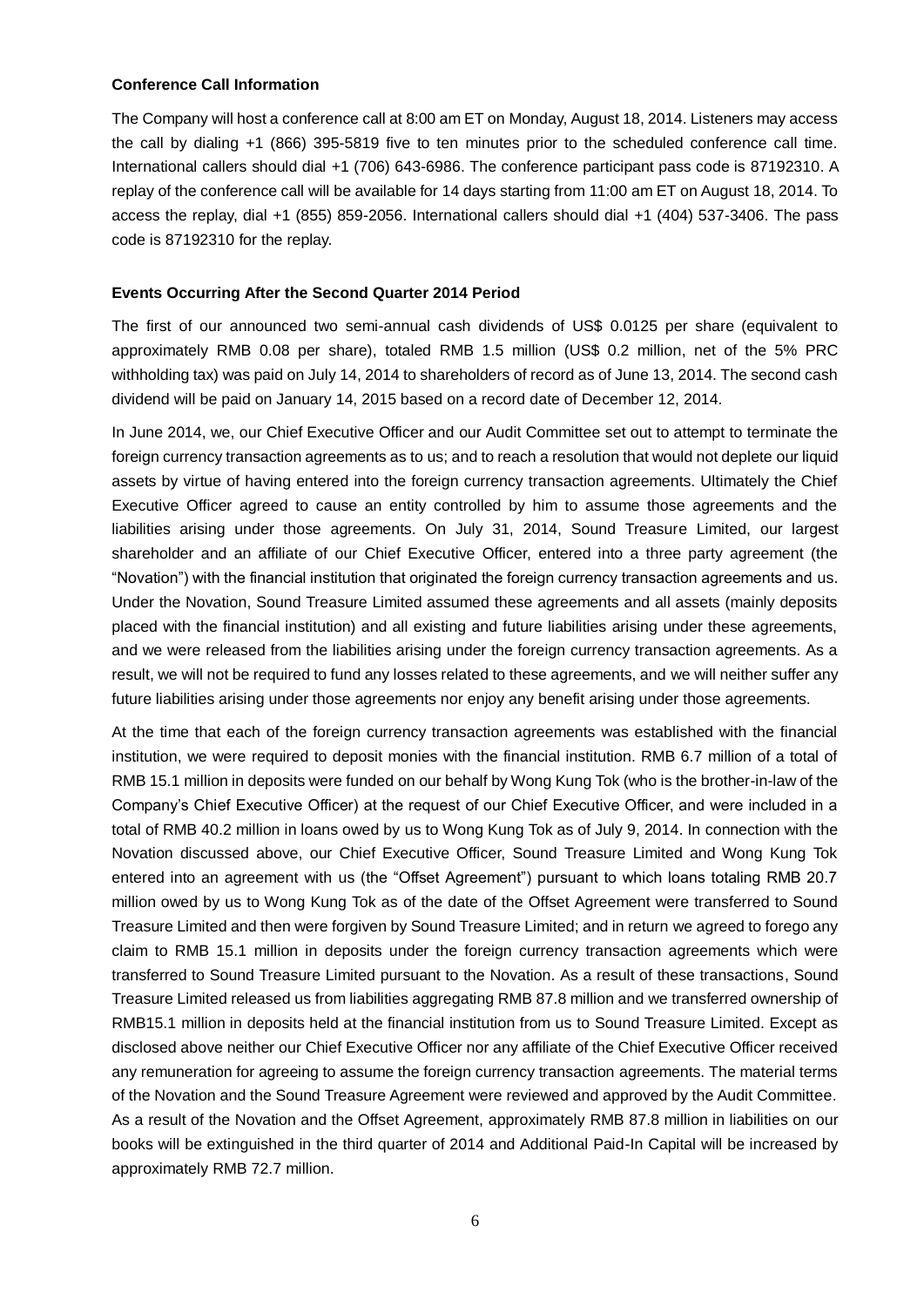#### **About China Ceramics Co., Ltd.**

China Ceramics Co., Ltd. is a leading manufacturer of ceramic tiles in China. The Company's ceramic tiles are used for exterior siding, interior flooring, and design in residential and commercial buildings. China Ceramics' products, sold under the "Hengda" or "HD", "Hengdeli" or "HDL", the "TOERTO" and "WULIQIAO" brands, and the "Pottery Capital of Tang Dynasty" brands, are available in over 2,000 style, color and size combinations and are distributed through a network of exclusive distributors as well as directly to large property developers. For more information, please visit [http://www.cceramics.com.](http://www.cceramics.com/)

# **Currency Convenience Translation**

The Company's financial information is stated in Renminbi ("RMB"). Translations of amounts from RMB into United States dollars ("US\$") in this earnings release are solely for the convenience of the readers and were calculated at the rate of US\$1.00 = RMB 6.2036. The exchange rate refers to the historical rate as set forth in the H.10 statistical release published by [www.federalreserve.gov](http://www.federalreserve.gov/) on June 30, 2014. Such translations should not be construed as representations that RMB amounts could have been, or could be, converted realized or settled into US\$ at that rate on June 30, 2014 or any other rate.

## *Safe Harbor Statement*

*Certain of the statements made in this press release are "forward-looking statements" within the meaning and protections of Section 27A of the Securities Act of 1933, as amended, and Section 21E of the Securities Exchange Act of 1934, as amended. Forward-looking statements include statements with respect to our beliefs, plans, objectives, goals, expectations, anticipations, assumptions, estimates, intentions, and future performance, and involve known and unknown risks, uncertainties and other factors, which may be beyond our control, and which may cause the actual results, performance, capital, ownership or achievements of the Company to be materially different from future results, performance or achievements expressed or implied by such forward-looking statements. Forward-looking statements in this press release include, without limitation, the continued stable macroeconomic environment in the PRC, and the PRC real estate and construction sectors continuing to exhibit sound long-term fundamentals. All statements other than statements of historical fact are statements that could be forward-looking statements. You can identify these forward-looking statements through our use of words such as "may," "will," "anticipate," "assume," "should," "indicate," "would," "believe," "contemplate," "expect," "estimate," "continue," "plan," "point to," "project," "could," "intend," "target" and other similar words and expressions of the future.* 

*All written or oral forward-looking statements attributable to us are expressly qualified in their entirety by this cautionary notice, including, without limitation, those risks and uncertainties described in our annual report on Form 20-F for the year ended December 31, 2013 and otherwise in our SEC reports and filings. Such reports are available upon request from the Company, or from the Securities and Exchange Commission, including through the SEC's Internet website at http://www.sec.gov. We have no obligation and do not undertake to update, revise or correct any of the forward-looking statements after the date hereof, or after the respective dates on which any such statements otherwise are made.*

# **FINANCIAL TABLES FOLLOW**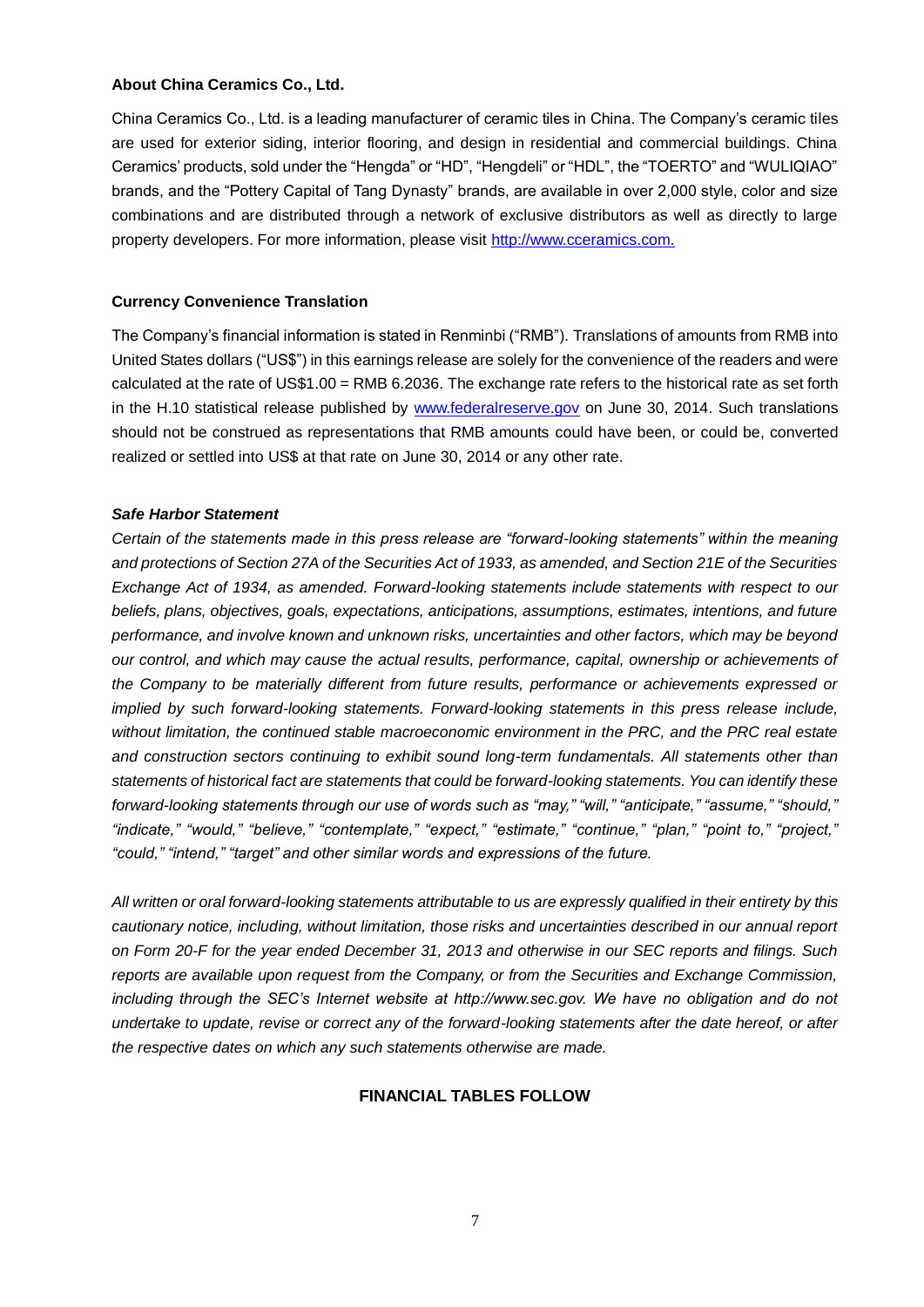# **CHINA CERAMICS CO., LTD. AND ITS SUBSIDIARIES UNAUDITED CONDENSED CONSOLIDATED STATEMENTS OF FINANCIAL POSITION**

|                                                            |                | As of<br>June 30, 2014 |                |
|------------------------------------------------------------|----------------|------------------------|----------------|
|                                                            | <b>USD'000</b> | <b>RMB'000</b>         | <b>RMB'000</b> |
| <b>ASSETS AND LIABILITIES</b><br><b>Non-current assets</b> |                |                        |                |
| Property, plant and equipment                              | 121,322        | 752,634                | 802,578        |
| Land use rights                                            | 4,770          | 29,594                 | 29,929         |
| Goodwill                                                   | 602            | 3,735                  | 3,735          |
| Deferred tax asset                                         | 1,674          | 10,386                 | 9,797          |
|                                                            | 128,368        | 796,349                | 846,039        |
| <b>Current assets</b>                                      |                |                        |                |
| Inventories                                                | 52,329         | 324,631                | 307,436        |
| Trade receivables                                          | 77,565         | 481,184                | 490,989        |
| Other receivables and prepayments                          | 674            | 4,180                  | 15,525         |
| Income tax receivables                                     | 274            | 1,699                  |                |
| Derivative financial instruments                           |                |                        | 44             |
| Restricted cash                                            | 7,163          | 44,436                 | 37,359         |
| Cash and bank balances                                     | 20,655         | 128,135                | 28,848         |
|                                                            | 158,660        | 984,265                | 880,201        |
| <b>Current liabilities</b>                                 |                |                        |                |
| Trade payables                                             | 31,654         | 196,370                | 152,572        |
| Accrued liabilities and other payables                     | 6,564          | 40,716                 | 43,140         |
| Derivative financial instruments                           | 11,013         | 68,321                 |                |
| Interest-bearing bank borrowings                           | 13,653         | 84,697                 | 99,652         |
| Amounts owed to related parties                            | 6,465          | 40,105                 | 8,539          |
| Income tax payable                                         | 270            | 1,674                  | 1,520          |
|                                                            | 69,619         | 431,883                | 305,423        |
| <b>Net current assets</b>                                  | 89,041         | 552,382                | 574,778        |
| <b>Non-current liabilities</b>                             |                |                        |                |
| Deferred tax liabilities                                   | 214            | 1,325                  | 1,245          |
| <b>Net assets</b>                                          | 217,195        | 1,347,406              | 1,419,572      |
| <b>EQUITY</b>                                              |                |                        |                |
| Total shareholders' equity                                 | 217,195        | 1,347,406              | 1,419,572      |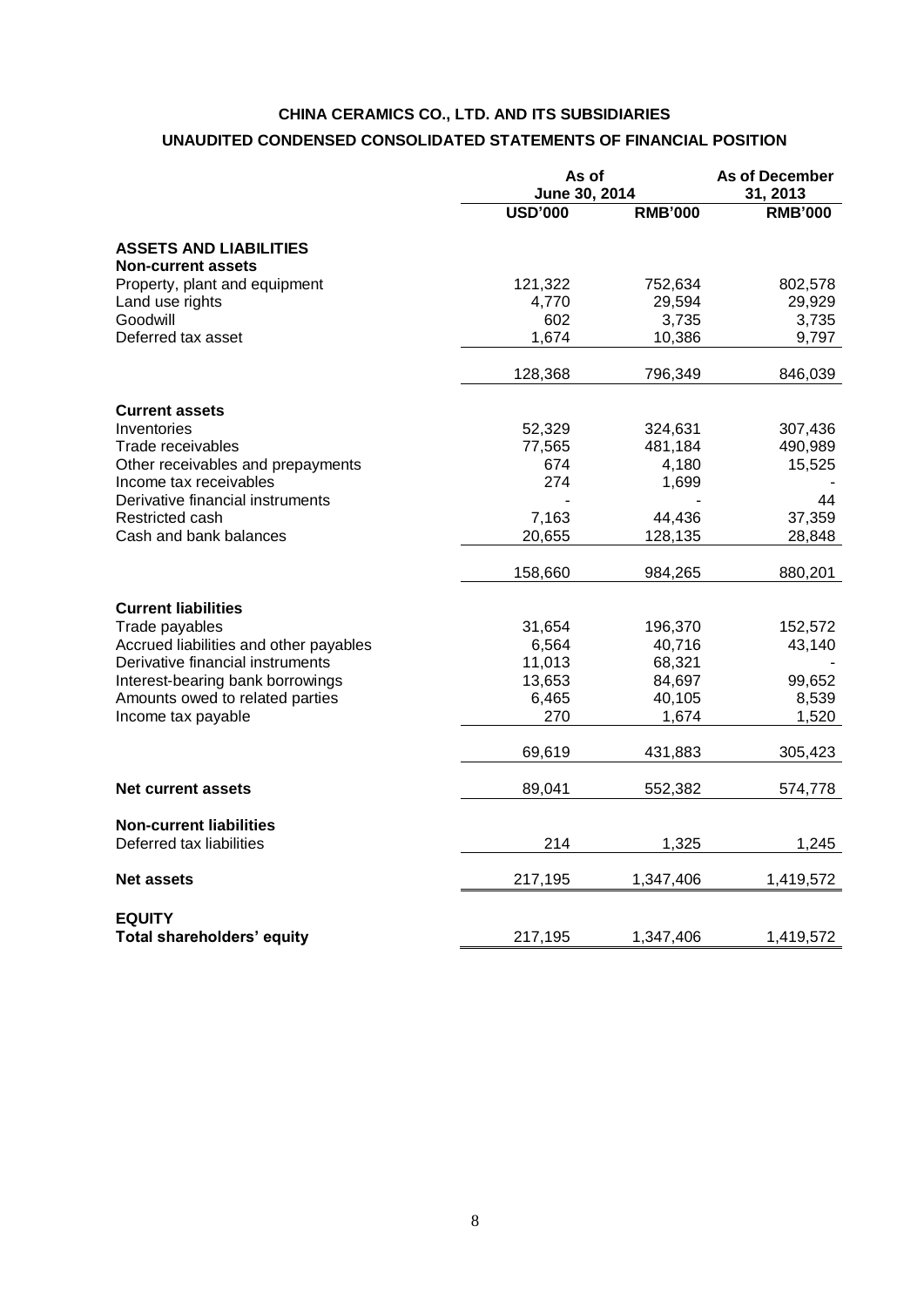#### **CHINA CERAMICS CO., LTD. AND ITS SUBSIDIARIES UNAUDITED CONDENSED CONSOLIDATED STATEMENTS OF PROFIT OR LOSS**

|                                                                                            | Three months ended June 30, |                |            |                |            |                |
|--------------------------------------------------------------------------------------------|-----------------------------|----------------|------------|----------------|------------|----------------|
|                                                                                            | 2014                        |                |            | 2013           |            |                |
|                                                                                            |                             | <b>USD'000</b> |            | <b>RMB'000</b> |            | <b>RMB'000</b> |
| Revenue                                                                                    |                             | 43,296         |            | 268,589        |            | 222,660        |
| Cost of sales                                                                              |                             | (39, 387)      |            | (244, 344)     |            | (200, 495)     |
| Gross profit                                                                               |                             | 3,909          |            | 24,245         |            | 22,165         |
| Other income                                                                               |                             | 30             |            | 184            |            | 169            |
| Selling and distribution expenses                                                          | (919)                       |                |            | (5,703)        | (2, 218)   |                |
| Administrative expenses                                                                    | (1, 248)                    |                | (7, 744)   |                | (7, 961)   |                |
| Finance costs                                                                              |                             | (161)          |            | (1,000)        |            | (1,070)        |
| Realized and unrealized fair value loss on derivative                                      |                             |                |            |                |            |                |
| financial instruments                                                                      |                             | (486)          |            | (3,014)        |            | (840)          |
| Other expenses                                                                             |                             | (615)          |            | (3, 817)       |            | (343)          |
|                                                                                            |                             |                |            |                |            |                |
| Profit before taxation                                                                     | 510<br>3,151                |                | 9,902      |                |            |                |
| Income tax expense                                                                         |                             | (398)          |            | (2,469)        |            | (331)          |
| Profit attributable to shareholders                                                        |                             | 112            |            | 682            |            | 9,571          |
|                                                                                            |                             |                |            |                |            |                |
| <b>Earnings per share</b>                                                                  |                             |                |            |                |            |                |
| Basic (USD/RMB)                                                                            | <b>USD</b>                  | 0.01           | <b>RMB</b> | 0.03           | <b>RMB</b> | 0.47           |
| Diluted (USD/RMB)                                                                          | <b>USD</b>                  | 0.01           | <b>RMB</b> | 0.03           | <b>RMB</b> | 0.47           |
| Weighted average number of ordinary shares outstanding<br>used in computing loss per share |                             |                |            |                |            |                |
| <b>Basic</b>                                                                               |                             | 20,430,838     | 20,430,838 |                | 20,430,838 |                |
| <b>Diluted</b>                                                                             | 20,430,838                  |                | 20,430,838 |                | 20,430,838 |                |

# **CHINA CERAMICS CO., LTD. AND ITS SUBSIDIARIES SALES VOLUME AND AVERAGE SELLING PRICE (UNAUDITED)**

|                                             | Three months ended June 30, |           |  |
|---------------------------------------------|-----------------------------|-----------|--|
|                                             | 2014                        | 2013      |  |
| Sales volume (square meters)                | 9.234.385                   | 8.340.380 |  |
| Average Selling Price (in RMB/square meter) | 29.1                        | 26.7      |  |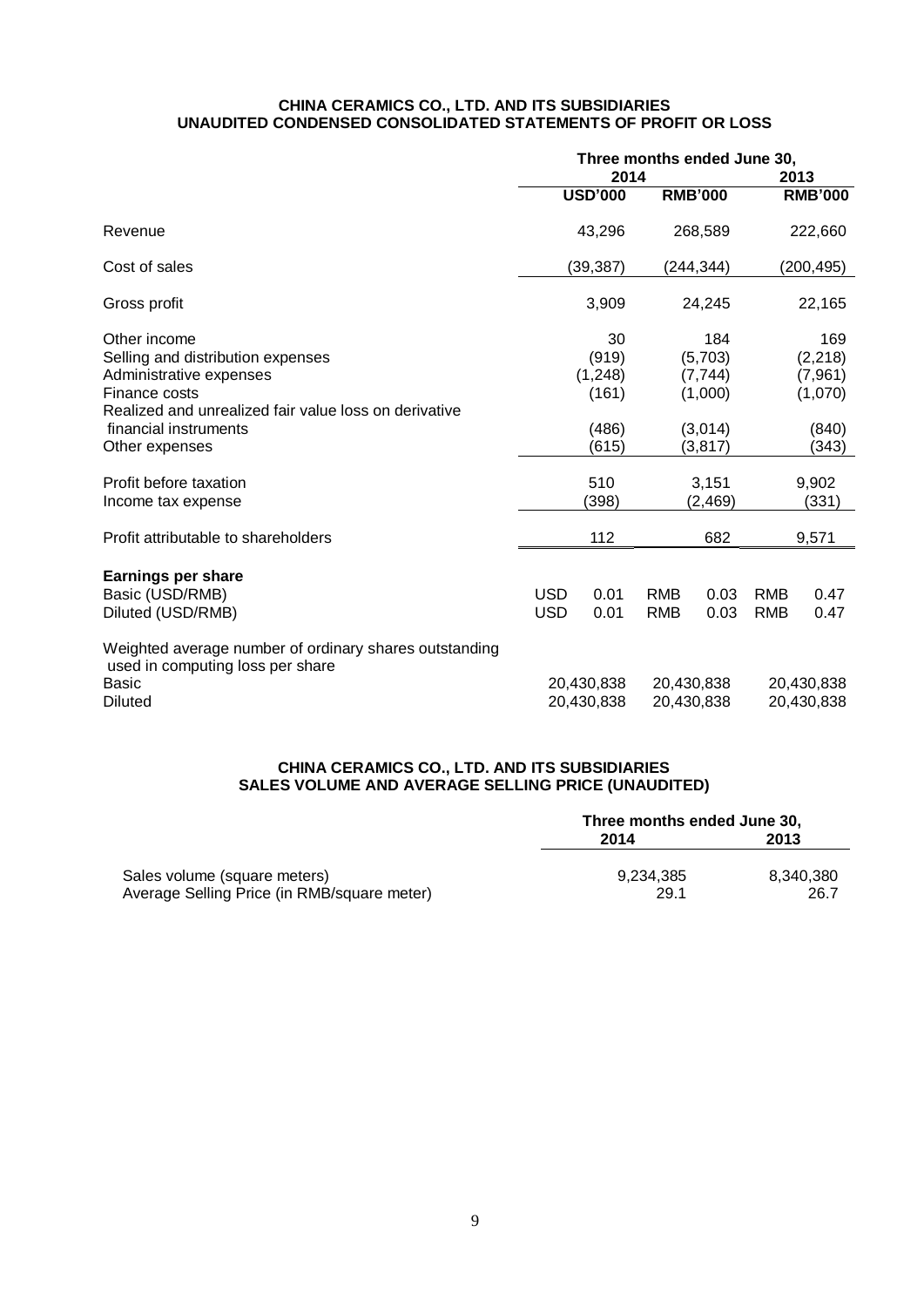#### **CHINA CERAMICS CO., LTD. AND ITS SUBSIDIARIES UNAUDITED CONDENSED CONSOLIDATED STATEMENTS OF PROFIT OR LOSS**

|                                                                                            | Six months ended June 30, |                    |            |                     |            |                |  |
|--------------------------------------------------------------------------------------------|---------------------------|--------------------|------------|---------------------|------------|----------------|--|
|                                                                                            | 2014                      |                    |            |                     | 2013       |                |  |
|                                                                                            |                           | <b>USD'000</b>     |            | <b>RMB'000</b>      |            | <b>RMB'000</b> |  |
| Revenue                                                                                    |                           | 76,959             |            | 477,424             |            | 371,887        |  |
| Cost of sales                                                                              |                           | (71,553)           |            | (443,886)           |            | (344,587)      |  |
| Gross profit                                                                               |                           | 5,406              |            | 33,538              |            | 27,300         |  |
| Other income                                                                               |                           | 43                 |            | 266                 |            | 300            |  |
| Selling and distribution expenses                                                          |                           | (1, 370)           |            | (8, 497)            |            | (4,923)        |  |
| Administrative expenses                                                                    |                           | (2, 362)           |            | (14, 656)           |            | (15, 693)      |  |
| Finance costs                                                                              |                           | (342)              |            | (2, 119)            |            | (2, 152)       |  |
| Realized and unrealized fair value loss on derivative                                      |                           |                    |            |                     |            |                |  |
| financial instruments                                                                      |                           | (11, 558)          |            | (71, 702)           |            | (840)          |  |
| Other expenses                                                                             |                           | (791)              |            | (4, 904)            |            | (630)          |  |
|                                                                                            |                           |                    |            |                     |            |                |  |
| (Loss)/profit before taxation<br>Income tax (expense)/credit                               |                           | (10, 974)<br>(444) |            | (68,074)<br>(2,756) |            | 3,362<br>839   |  |
|                                                                                            |                           |                    |            |                     |            |                |  |
| (Loss)/profit attributable to shareholders                                                 |                           | (11, 418)          |            | (70, 830)           |            | 4,201          |  |
|                                                                                            |                           |                    |            |                     |            |                |  |
| (Loss)/earnings per share                                                                  |                           |                    |            |                     |            |                |  |
| Basic (USD/RMB)                                                                            | <b>USD</b>                | (0.56)             | <b>RMB</b> | (3.47)              | <b>RMB</b> | 0.21           |  |
| Diluted (USD/RMB)                                                                          | <b>USD</b>                | (0.56)             | RMB        | (3.47)              | <b>RMB</b> | 0.21           |  |
| Weighted average number of ordinary shares outstanding<br>used in computing loss per share |                           |                    |            |                     |            |                |  |
| Basic                                                                                      |                           | 20,430,838         |            | 20,430,838          |            | 20,430,838     |  |
| <b>Diluted</b>                                                                             | 20,430,838                |                    | 20,430,838 |                     |            | 20,430,838     |  |

# **CHINA CERAMICS CO., LTD. AND ITS SUBSIDIARIES SALES VOLUME AND AVERAGE SELLING PRICE (UNAUDITED)**

|                                                                             | Six months ended June 30, |                    |  |  |
|-----------------------------------------------------------------------------|---------------------------|--------------------|--|--|
|                                                                             | 2014                      | 2013               |  |  |
| Sales volume (square meters)<br>Average Selling Price (in RMB/square meter) | 16.688.616<br>28.6        | 14.464.855<br>25.7 |  |  |